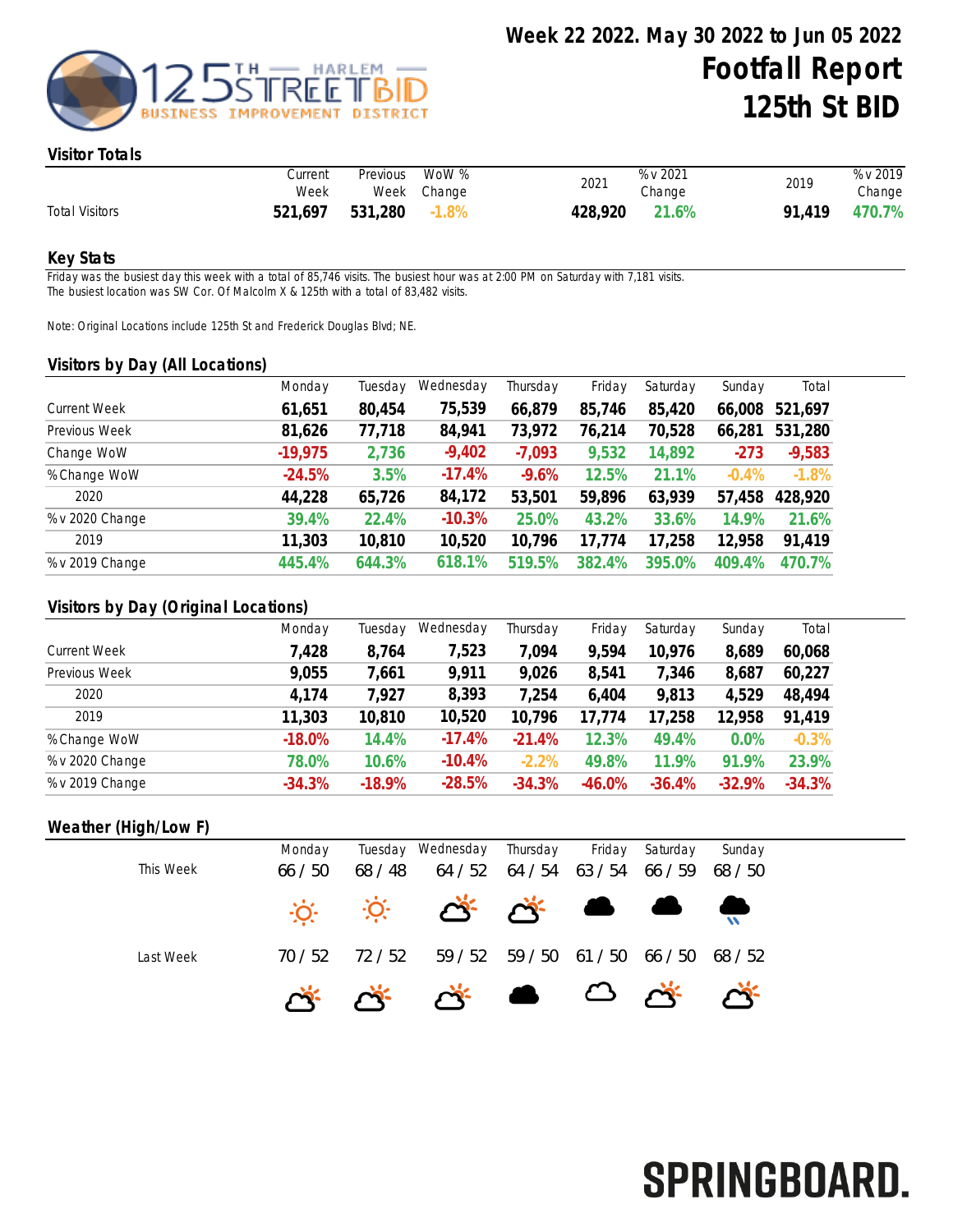



% Share of Visitors by Day



Early Evening 5:00PM - 7:59PM Evening 8:00PM - 11:59PM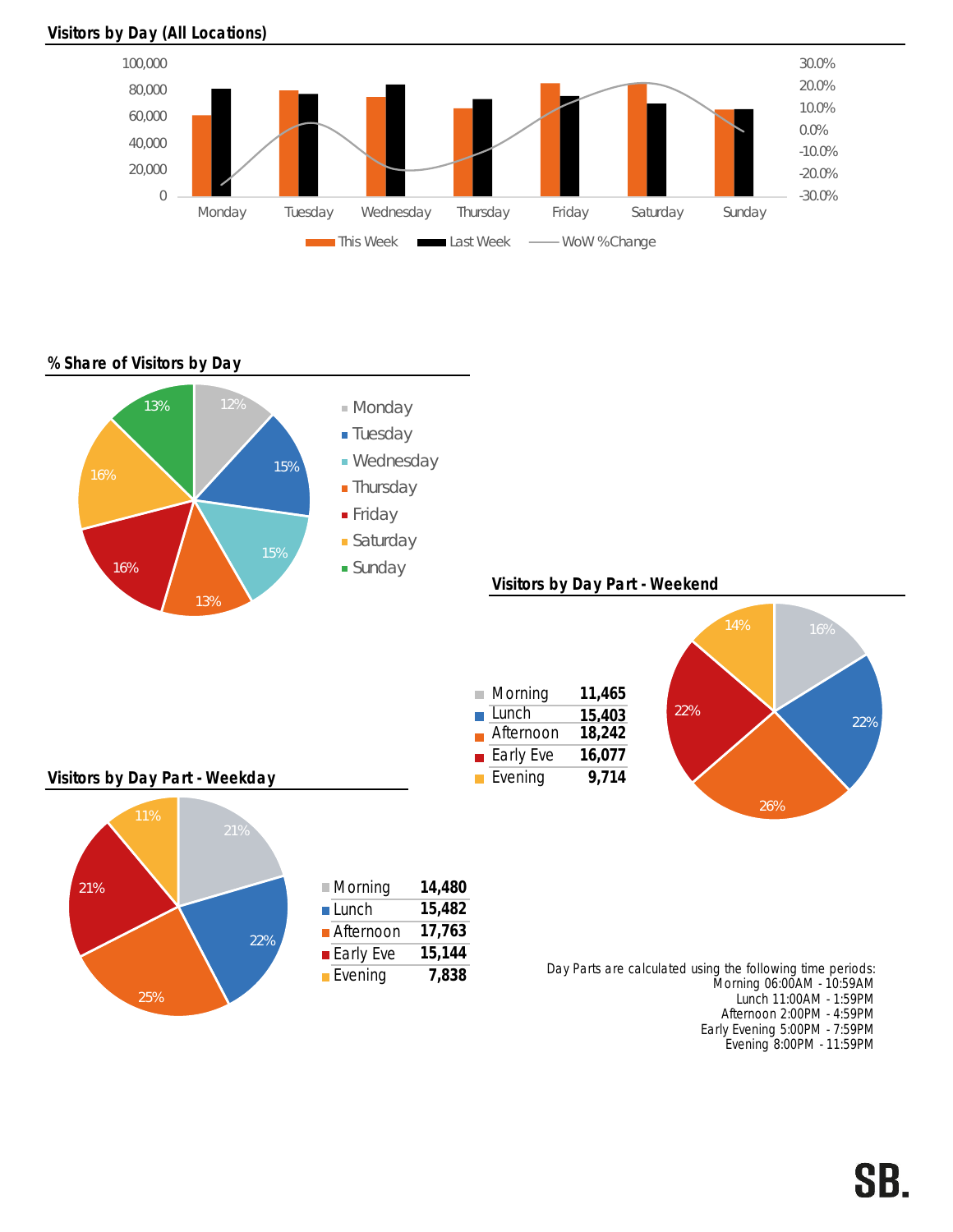

Visitors by Hour



|       | Monday |       | Tuesday Wednesday | Thursday | Friday | Saturday | Sunday |
|-------|--------|-------|-------------------|----------|--------|----------|--------|
| 6:00  | 689    | 1,119 | 1,265             | 1,064    | 1,318  | 952      | 516    |
| 7:00  | 1,527  | 3,734 | 2,970             | 2,619    | 2,756  | 2,375    | 1,157  |
| 8:00  | 2,106  | 4,410 | 3,622             | 3,421    | 3,558  | 2,855    | 1,869  |
| 9:00  | 2,267  | 3,974 | 3,709             | 3,271    | 4,045  | 3,342    | 2,333  |
| 10:00 | 2,922  | 3,985 | 3,768             | 3,643    | 4,638  | 4,461    | 3,069  |
| 11:00 | 3,622  | 4,903 | 4,993             | 4,360    | 5,195  | 5,314    | 4,056  |
| 12:00 | 4,154  | 5,473 | 5,664             | 4,899    | 6,511  | 6,019    | 4,628  |
| 13:00 | 4,627  | 5,270 | 5,987             | 5,022    | 6,729  | 5,882    | 4,906  |
| 14:00 | 4,793  | 5,587 | 5,679             | 5,027    | 6,526  | 6,450    | 5,213  |
| 15:00 | 5,494  | 7,042 | 6,499             | 5,505    | 6,714  | 7,181    | 5,425  |
| 16:00 | 5,017  | 6,450 | 6,640             | 4,923    | 6,921  | 6,887    | 5,327  |
| 17:00 | 4,895  | 6,605 | 5,863             | 4,846    | 6,495  | 6,717    | 5,210  |
| 18:00 | 4,726  | 5,706 | 5,071             | 4,423    | 5,951  | 6,025    | 4,963  |
| 19:00 | 3,697  | 4,725 | 3,935             | 3,645    | 5,136  | 5,337    | 3,902  |
| 20:00 | 2,778  | 3,180 | 2,326             | 2,711    | 3,950  | 4,098    | 2,730  |
| 21:00 | 2,241  | 2,243 | 1,649             | 1,807    | 2,724  | 2,971    | 2,219  |
| 22:00 | 1,598  | 1,671 | 1,168             | 1,404    | 1,866  | 2,333    | 1,885  |
| 23:00 | 1,162  | 1,182 | 886               | 1,045    | 1,599  | 1,701    | 1,490  |